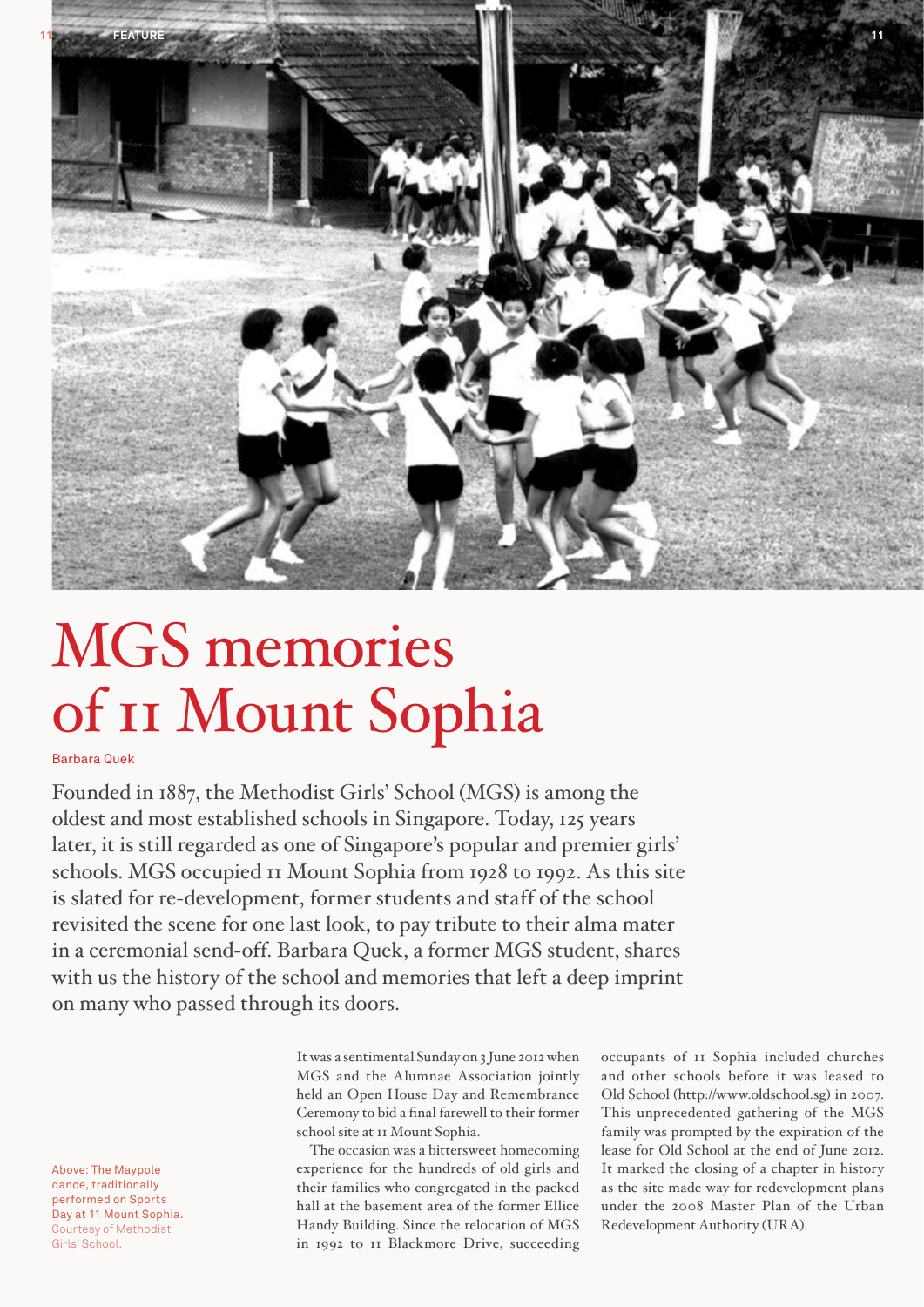

Old desks and chairs of bygone days (1950), a set of which is housed in the Archives Room at Blackmore Drive. Source: MICA Collection, courtesy of National Archives of Singapore.

#### **Remembering roots**

Originally known as Bukit Seligi or Seligi Hill, Mount Sophia was also called Sophia Hill. Seligi is the nibong palm used locally in flooring and fishing stakes. One might casually assume that Mount Sophia Road was named after the school's founder Sophia Blackmore – much like the naming of Blackmore Drive. However, this affiliation of place to person is mere coincidence as the name "Mount Sophia" was in use prior to Sophia Blackmore's arrival in Singapore. The hill was, in fact, named in honour of Lady Sophia, the second wife of Sir Stamford Raffles, the founder of Singapore, by Captain William Flint, Raffles' brotherin-law. "Sophia" was also the middle-name of Flint's daughter, Mary Sophia Anne.

The impending loss of the former school site, a significant historical landmark perched on a hilltop overlooking bustling Orchard Road, ignited debate across various social media. Former school sites conserved for heritage and commercial use, such as the former St Joseph Institution (SJI) at Bras Basah Road or Convent of the Holy Infant Jesus (CHIJ) at CHIJMES, might have given some hope for a similar fate.

The school's history could be traced back to 1887 when Sophia Blackmore, an Australian missionary, came to Singapore on a personal calling to provide girls with an opportunity for education. MGS had a humble beginning as the Tamil Girls' School at a rent-free shop house at Short Street. The school began with a pioneer batch of nine Indian girls, whose businessmen fathers wanted them to be brought up as young women of worth to society. Nonya, Chinese and Eurasian girls also enrolled over time. The school relocated to Middle Road while awaiting the completion of a larger building on Short Street. Then, increased student numbers and space constraints necessitated the move to Mount Sophia where it remained until 1992. Overcrowding and new school demands eventually dictated another shift to its current campus at Blackmore Drive.

From the 1960s through to the 1990s, before the implementation of the Direct School Admission (DSA)<sup>2</sup>, most MGS girls enjoyed a full 10-year stint at Mount Sophia from primary school through to secondary school. Set up as a mission school, the Christian education continues to be the hallmark of MGS. An old girl from the last batch of Senior Cambridge girls to graduate in 1941 before the Japanese Occupation remembered how she had carefully glued a "yellowed with age…cyclostyled paper"3 printed with the old pre-war school song to the last page of her old chapel book, *The Abingdon song book*. The red-covered *Hymnal for youth* (1941) was synonymous with worship service at Mount Sophia from the 1960s to the 1980s. This was replaced by a new Y-generation hymn book when the former went out of print.

Tucked away from the hustle and bustle of city streets, a tranquil hilltop haven which once overlooked Eu Tong Sen's majestic Eu Villa and the treetops of the Istana, MGS Mount Sophia was a "lovely collection of quaint old buildings, ranging from bricked bungalows and

Memory is a way of holding onto the things you love, the things you are, the things you never want to lose.<sup>1</sup>

- <sup>1</sup> From the television show, The Wonder Years. *Welcome to The Quote Garden! Celebrating 14 years online 1998-2012*. Retrieved July 23, 2012, from http://www.quotegarden.com/ memory.html
- 2 DSA-Sec is an admission exercise to allow participating schools to select some P6 students from other schools for admission to Secondary 1 based on their achievements and talents before the PSLE results are released. Source: Ministry of Education, Singapore. (2012). *Direct School Admission - Secondary (DSA-Sec)*. Retrieved August 10, 2012, from http:// www.moe.gov.sg/education/ admissions/dsa-sec/
- 3 Mok, W. Y. (1985). Looking back. *Fellowship: MGS Alumnae Association newsletter,* 6. Call no.: RSING 371.223095957 F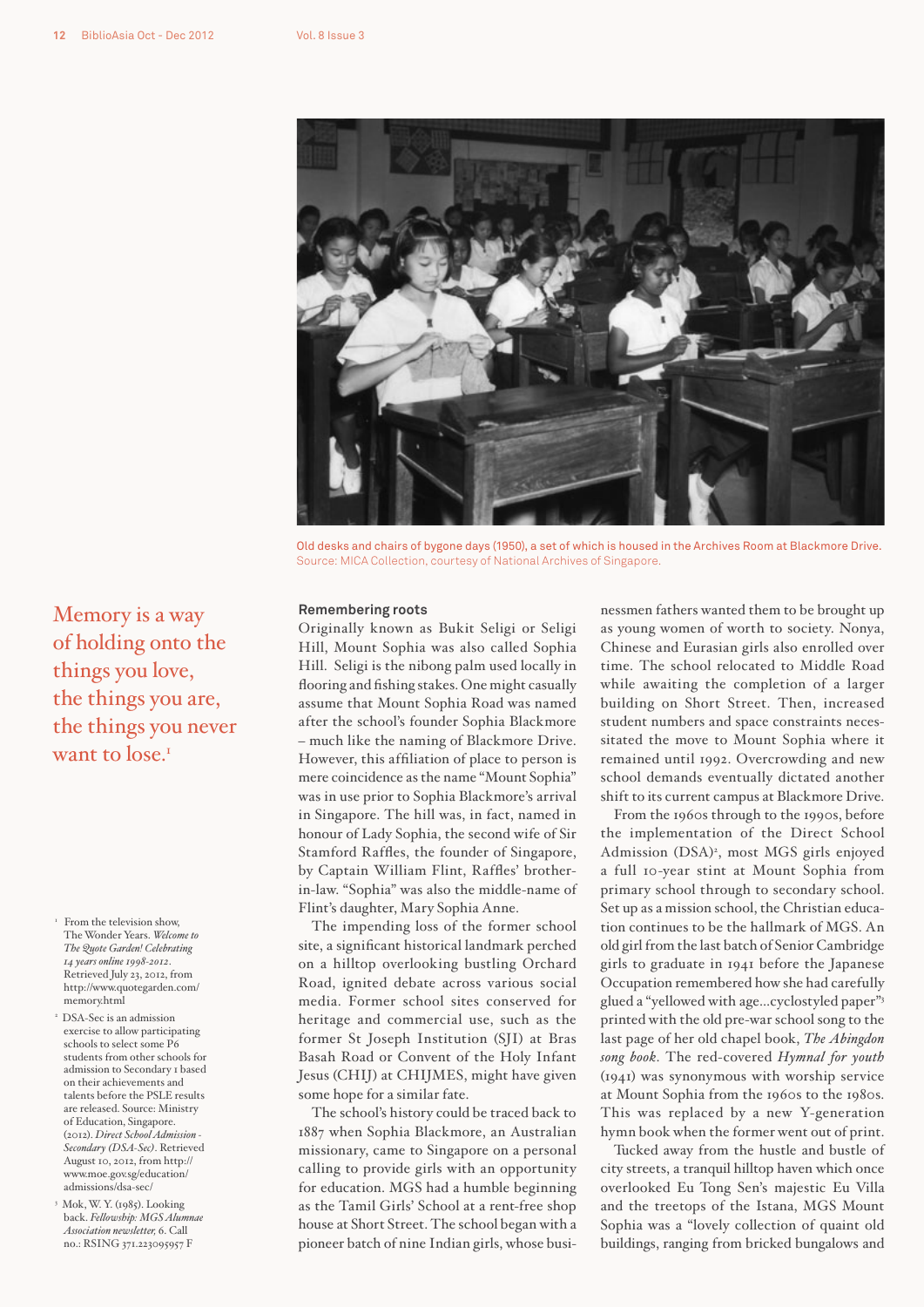colonial structures with high ceilings, sweeping staircases and long verandahs to 1950s style classrooms with French doors covered in green glass, and bare cement floors".4

Taking its pride of place at Mount Sophia is Olson Building, the oldest in the cluster, the "only one grand dame" that is "to be retained and integrated with new developments in the future".5 Named after one of the school's former principals, Mary Olson, this "old girl", constructed in 1928, has been earmarked for conservation. Responding to queries on why the 84-year old Olson Building was so special, URA spokesman explained that it was "selected because of conservation merits such as a high-pitched tiled roof, elegant geometric masonry corbels (stone brackets), moulded concrete lattices and concrete louvred vents – all visually interesting and suited to a tropical climate".<sup>6</sup>

The story of MGS at Mount Sophia is incomplete without some tribute to Nind Home, a boarding house for girls built by the Methodist Mission, and where Sophia Blackmore had worked and stayed. In a memorable speech at the dedication service for the opening of the Ellice Handy Building, the late Mrs Ellice Handy<sup>7</sup> shared that the top of Mount Sophia first belonged to Nind Home, "a happy family of nearly 100 girls, sometimes more, and we came from all races…Those were happy days when there was little pressure and plenty of leisure".8 Nind Home became a part of MGS but was demolished after the war in 1947 when the structure was deemed unsafe. Built in its place was the Sophia Blackmore Memorial Hall.

With the completion of the Kenyon Building named after another principal, Carrie Kenyon, in 1933, MGS started a twosession school. Before its demolition in the late 1970s, this eight-classroom block at the foot of Mount Sophia leading down to Adis Road claimed its fair share of ghost stories – especially those of haunted toilets. The sturdy monkey bars, swings and see-saws were dearly



Constructed in 1928, Olson Building is the only building out of the six to be conserved. Courtesy of Methodist Girls' School.

missed when it was subsequently pulled down to make way for a new multi-storey primary school complex. More memories include picking bright red saga seeds in the playfield behind this old Kenyon block.

The Japanese Occupation from 1942-1945 brought schooling to a halt. MGS was renamed Mount Sophia Girls' School and recorded its lowest attendance of 15 students and a teaching staff of 7 in 1944.

A new horizon awaited post-war MGS in 1945 when the school was reinstated and Mrs Handy became the principal, a position she helmed from 1946 to 1957 during her 51 years of service. The appointment was a historic milestone as she was the first MGS student as well as the first Asian and Singaporean principal of the school. Hers was a tall order to see through the rebuilding of the school after bombs had destroyed some buildings. The sprawling site was scarred by war, dotted with fox holes and

*"I remember being told that at 12 midnight one would hear 'noise'. Never one to believe such myths and tall stories, I would stay behind in school for campfires overnight and other events past midnight without giving it much thought. One night, I actually heard feet shuffling and desks being moved! Later I was told that the low brick wall in front of the main entrance where the MGS signage stood was the site of a grave. That really kept me on my guard each time we had Girl Guide camps! This story about ghosts and burial grounds at Mount Sophia was not without some history. The Japanese took over Nind Home and made it their Headquarters during the Occupation years. During that time, MGS was used to house prisoners and it was possible that those who died were buried nearby. This might account for the strange going-on at midnight!"*  mrs anna tham [1951]

- 4 MGS Alumnae Association. (2012, June 3). MGS remembers its historical campus on 11 Mt Sophia [press release].
- 5 Teo, E. (2011, October 23). Old school tenants fear end is near; tenants of arts hub concerned by short extension of lease. *The Straits Times*. Retrieved August 24, 2011, from Factiva database.
- 6 Spykerman, K., & Wee, C. F. (2012, June 17). Why Olson is special. *The Straits Times*. Retrieved August 24, 2011, from Factiva database.
- 7 Mrs Handy also authored the 'bible cookbook' *My Favorite Recipes* to raise money for the school. The first original edition was published in 1952. It has been revised and reprinted 10 times. The recipes reflected Singapore's multiracial composition.
- 8 Mrs Handy remembers. (1985). *Fellowship: MGS Alumnae Association newsletter, 3*. Call no.: RSING 371.223095957F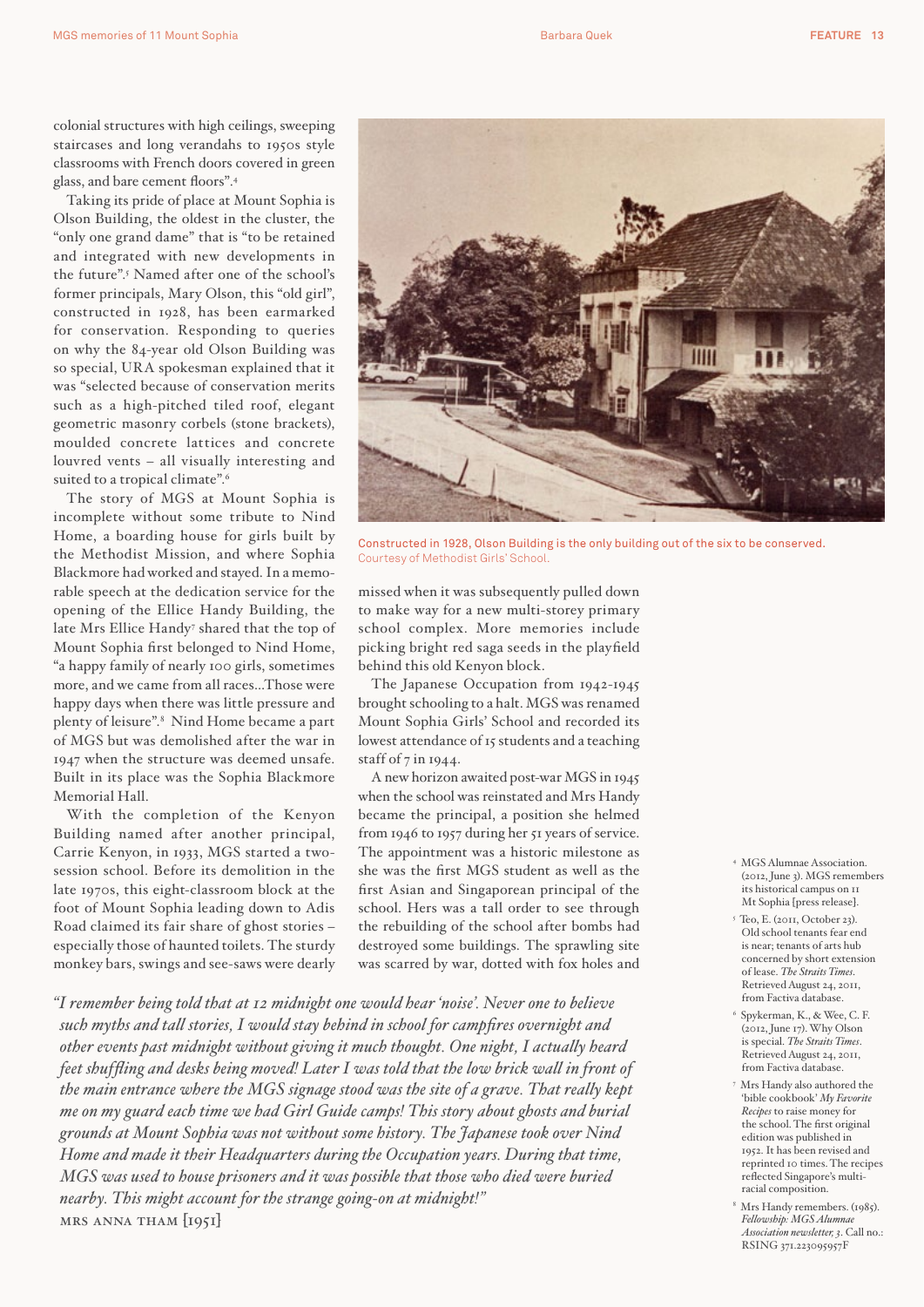

The "100 steps" from Mount Sophia to Handy Road. Courtesy of Methodist Girls' School.

lined with slit trenches. Under her dedicated guidance, the Mary Nind Wing was built and housed secondary classes in 1952, followed on a year later by the Sophia Blackmore Memorial Hall. The building program was completed in 1955 with the Louise McKee Wing<sup>9</sup>, tuck shop extension and caretakers' quarters. Mrs Handy had lasting memories of this journeying because "MGS is very dear to me, especially this hilltop on which MGS has finally established itself after many moves in her lifetime", when "MGS was all in one place now on Mount Sophia".10

The old buildings and serene setting of those schoolgirl days occupy a special place in the hearts and minds of those who were educated there. The old prewar buildings possessed much character, as Vivien Goh recalled in an interview. A music teacher by training and profession, she studied at MGS from the mid-1950s to the 1960s. She remembered that

*"The girls in my class were studious and well-behaved. We would sit there quietly, hearing loud chatter and shrieks of laughter coming from the classes down the corridor. Even so, lessons were not the main thing. MGS was mainly about friends and the ups and downs of friendship. Friendships forged through the many years we spent growing up together. Friendships founded on common experiences – sliding in our bloomers down the smooth concrete slope by Olson building… Ah Eng, the school peon, setting out bottles of Magnolia milk in pails of icy cold water every recess…quenching our thirst at the tuck-shop with the lurid yellow 5 cent drink (which contained the occasional pineapple chunk)… the whole class brushing our teeth by the drain…struggling to stay awake at chapel… bounding down the 100 steps… the fond jokes we shared about teachers and the hilarious antics by the cheekier girls in our cohort – the many shared experiences remembered and recounted over the years. MGS is about friends and the memories we share."*  ms yeoh chee yan [1976]

classes for the Primary 1-3 levels were held at the Kenyon building at the foot of the hill, moving up to the Olson Building for the Primary 4-5 levels and finally elevating to higher ground classrooms for Primary 6 and secondary levels at the Louise-McKee Building. Ms Sim Ee Min, a horticulturalist who studied there in the 1970s, observed that the buildings were located in a seemingly hierarchial way as to represent a progression through different academic levels. Ms Goh also remembered lessons in eurhythmics, and how MGS had nurtured her love for music, singing as well as instruments like the piano and violin. To this day, music is central to the MGS culture and the life of the school.

The memories of former school girls recall rich images of unforgettable experiences – especially the slippery concrete slope by the Olson Building, "polished smooth"<sup>11</sup> by innumerable girls who slid – and also ran – down this unique slide in their bloomers and skirts, sometimes without shoes. It was a favorite pastime at every recess that elicited squeals of laughter and occasional screams in front of the staff room. Every true-bred MGS girl who passed through the gates of MGS at Mount Sophia also

- 9 Louise McKee was an American girl who was taken ill with smallpox while on a world tour and died in Singapore in 1925. She was 23 and her father Mr H. N. McKee donated US\$5,000 to the Methodist Girls' School for a memorial. Lau, E. (2004). *The story behind MGS' Louise McKee Wing*. Retrieved August 24, 2012, from http:// www.methodistmessage.com/ may2004/mckee.html
- <sup>10</sup> Lim, L. U. W., et al. (1987). *Memories, gems and sentiments: 100 years of Methodist Girls' School* (p. 70). Singapore: Methodist Girls' School. Call no.: RSING 373.5957 MEM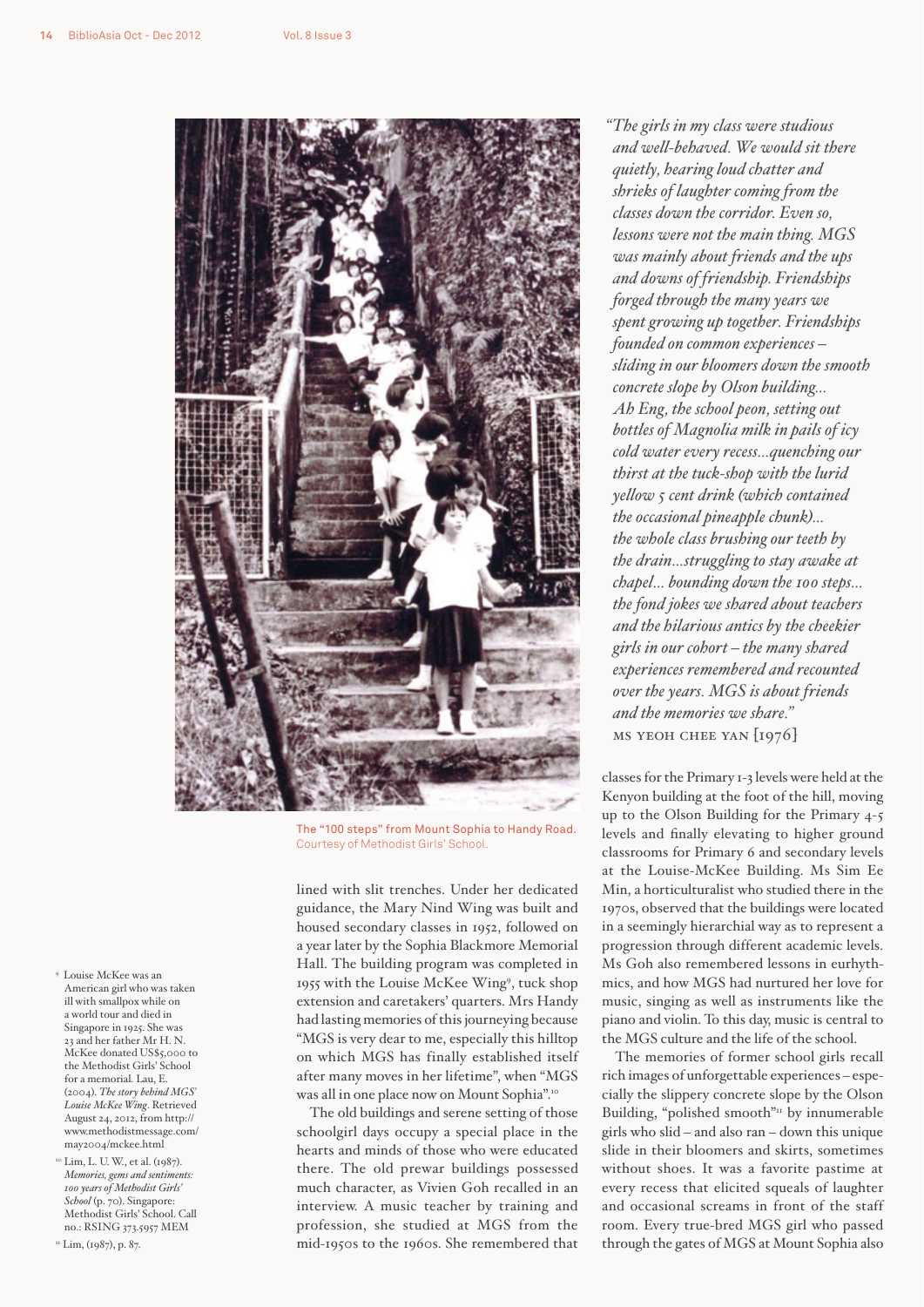

Aerial view of a historical school site at 11 Mount Sophia. Courtesy of Methodist Girls' School.

remembers the well-trodden "Hundred Steps" behind Cathay Building. This famed flight of steep steps with no known origins was an integral feature of the school grounds. Exactly one hundred steps, they brought back happy days of "bouncing down the steps to, perhaps, a film show [at Cathay Cinema]…part and parcel of life in MGS", even though "few passers-by know about this picturesque footpath".<sup>12</sup> It was the convenient 'backdoor' to Handy Road and even truancy at times. When asked what were the most abiding memories of her schooldays in MGS, Kelvyna Chan from the class of 1972, now principal of Anglo-Chinese Junior College (ACJC), was quick to highlight the 100 steps leading up to Mount Sophia, because that "was my daily challenge. If I can overcome the 100 steps every morning at 7am, I can overcome anything".13

Linda Lim, class of 1966, recalled physical education lessons that included practising English folk dances to recorded music and the maypole dance. She wrote a vivid account of her school days in MGS with her group of friends called the Nuttes. Excerpts from her memoirs were published in Fellowship 2010 newsletter, "Vignettes of an MGS life", in which she shared anecdotes of primary school, recess, sports day, school plays, the kacang puteh man and toilets suspected of being haunted by the Orang Minyak, or "oily man".

# **Relics remembered**

Gone are the days of school life at Mount Sophia but relics of the past are vivid reminders of this precious heritage. Some of the artefacts housed within the MGS Archives Room at Blackmore Drive include a pair of old wooden speakers that were part of the public address system hanging from the front

of each classroom, the dignified school bell, an archaic desk and chair, the metal printing block on which the school song was engraved, as well as an old hefty office safe. Handicraft works and other memorabilia have been preserved and safe-kept by Mrs Anna Tham, MGS's longest serving principal of 17 years. Though retired, she still returns to the school to tend to these treasures as well as contribute her time to mentor the girls in various CCAs.

# **"Old School"**

Spanning approximately 140,000 sq ft, the 11 Mount Sophia site was acquired in 1996 for the development of the North-East MRT Line. This leasehold state property was creatively used by Old School which retained the original façade of the six low-rise buildings and their accompanying stairways and walkways. The Old School tenants included artist Chua Ek Kay, fashion boutique Comme des Garcons, a Paris-based Japanese label, whose owner Mr Theseus Chan had coined the much-loved place name "Old School". It was a natural meeting venue for MGS reunions and get-togethers. Old School was given an initial two-year lease which was extended yearly to 2011, and finally to June 2012, when the area was re-zoned for residential use.

# **"Save Old School"**

The "Save Old School" (SOS) campaign (http://www.facebook.com/saveoldschool) was launched by MGS alumnae Carol Tham and Lim Li-Hsien in 2011 to lobby the government to conserve the Mount Sophia campus. The Facebook site garnered 5,406 likes on Founders Day 2012. This petition to the community called for the preservation of the existing structures with its slogan "Saving old spaces and places

*"The MGS motto is 'To Master To Grow To Serve'. When I was in primary school I asked a teacher, 'don't we have to grow first before we can master and serve?'. As a little girl I couldn't imagine mastering anything without first growing up. I remember receiving a glare and being told to shush. So I responded rather defiantly 'the school just made it this way to fit into the letters MGS!'. I received the appropriate punishment of that time - the Scotch Tape Over the Mouth. Like a Scarlet Letter, quite a few of us were 'marked' with a scotch tape over the mouth for various misdeeds, but most of us viewed it as a small badge of honour, and we would mostly be giggling in the corner and mumbling to fellow miscreants, exchanging opinions about whose mouth was more taped."* 

mrs elaine ng [1981]

<sup>12</sup> Koh, K., & Lim, S. T. (1987, July 15). Down the steps of time. *The Straits Times*. Retrieved August 24, 2012, from Factiva database.

<sup>&</sup>lt;sup>13</sup> Toh, J. (2011). Common bonds.  $Fellowship: MGS$  Alumna *Association newsletter, 6*. Call no.: RSING 371.223095957F Also available from http:// mgs.sch.edu.sg//section/101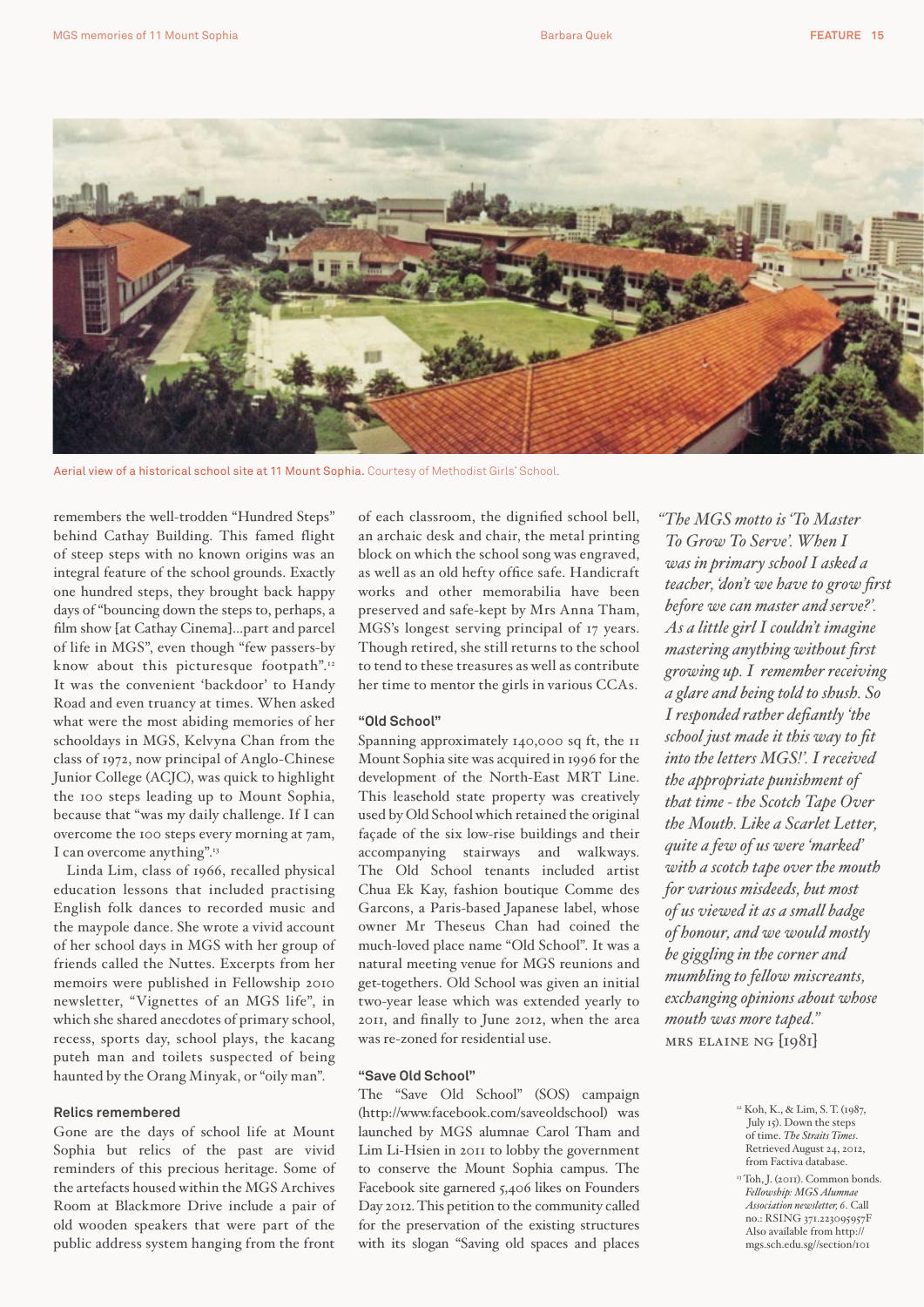

MGS girls enjoying a folk dance. Courtesy of Methodist Girls' School.

*"Many retired teachers were met with the cheers and hugs of old students. The obvious camaraderie and smiles of alumna who attended, and the rousing singing of the school song at the end is a great testimony to the strength of school ties, and how MGS at Mount Sophia had made such an impact on the lives of old students. It is sad that things have to move on in this direction, but one hopes that the spirit of Sophia Blackmore and her vision of the Methodist Girls' School will live on despite the changes and developments that time brings in its wake."*  ms sim ee waun [1984]

- 14 Teo, E. (2011, October 23). Old girls fight to save Old School; online petition calls for URA to conserve former MGS campus. *The Straits Times*. Retrieved August 24, 2012, from Factiva database.
- <sup>15</sup> *The Straits Times*, 23 Oct 2011.
- <sup>16</sup> Chee, B. (2012, June 30). *Annual Report (July 2011-June 2012)*. Report presented at the 51st Annual General Meeting of the MGS Alumnae Association, Singapore.

in Singapore". The SOS page is filled with old photographs and anecdotal accounts. Architectural historian Lai Chee Kien of the National University of Singapore and Dr Kevin Tan, Ex-officio (past President) of the Singapore Heritage Society (SHS), noted that the MGS Mount Sophia site is "historically significant as one of the first few educational institutions for girls".14 Conservation merits that were highlighted include "historical architectural type, structural integrity and demonstration of workmanship"15 – all of which the MGS site fulfils. Architectural conservation consultant Ho Weng Hin is part of a research team commissioned by the SHS to write a book on local architectural history that will include the two-storey Sophia Blackmore Memorial Hall, with its iconic clock tower and fair-faced façade. According to him, the 1950s was an important period of Singapore's history and such buildings commemorate local history and are integral to social memories. He said that the building was significant as it was designed by a post-war pioneer local architect, Mr Seow Eu Jin. The URA has acknowledged Mount Sophia's heritage, but maintained that it is not always possible to conserve and retain all old buildings and former school sites.

## **Hall of Fame**

All schools laud outstanding students who have done the school proud in various ways, MGS is no exception in this regard.

Among the luminaries in MGS hall of fame are personalities such as the late Madam Kwa Geok Choo, wife of former Prime Minister Lee Kuan Yew, who graduated from MGS

in 1936, playwright and Professor of Law at the National University of Singapore (NUS), Eleanor Wong, national swimmer Pat Chan and acclaimed Singapore Symphony Orchestra (SSO) violinist Lynette Seah.

### **Memories live on**

At 6pm on 3 June, the school flag was marched in proudly by a colour party led by Mrs Tay Poh Imm, President of the Girls' Brigade in Singapore and a teacher at the school since the 1970s. Addressing the crowd of more than 500, including one in her 90s and a few in their 80s, MGS Management Board Chairman Mrs Fang Ai Lian gave a short recollection of her school days there. Reverend Dr Tony Chi who presided at the commemorative service recalled his past connection to the school at Mount Sophia as the School Chaplain. In closing, he offered a thanksgiving prayer and said a benediction after a rousing rendition of the school anthem which was particularly meaningful and poignant that day, especially when the chorus of voices came together with:

*Down through the years our memories will keep a loving place, of friendships made and pleasures shared, and lessons learnt apace...*

## The school song was first sung in 1949.

Recalling the solemn and somewhat wistful end to the formalities of the day, Barbara Chee, President of the MGS Alumnae Association, reflected, "Tears were shed when the school flag was marched out and a feeling of nostalgia tinged with sadness hung in the air for a few moments". On a more positive note, she noted that these "special memories of our school days at Mount Sophia…will remain in our hearts forever regardless of what happens to the buildings in the future".<sup>16</sup>

At the reception that followed, former MGS girls met and mingled, recollected and reminisced about the yesteryear as they walked down memory lane to relive some of the best times of their school life there. Armed with cameras, many took parting shots of memorable landmarks. Class photos from the 1940s to 1992 projected in a slide show and a video clip of two alumnae flashed back scenes of the past.

MGS Mount Sophia has left a loving legacy of school life experiences. Braving the tide of changes, MGS will continue to "lift high her banner" in the march of time to live up to its motto 'to **m**aster, to **g**row, to **s**erve'.

About the author

Barbara Quek is a Senior Librarian from the National Library Heritage Division. She worked in the SAFTI Military Institute Library from 1995 to 2006. Prior to that, she was an assistant editor for *Pointer* journal, editor for *Pioneer* magazine in the Ministry of Defence. She co-authored the research paper "The value of print literacy in the education of young children in Singapore" which was published in *The international journal of the book*, Volume 1 (2003).